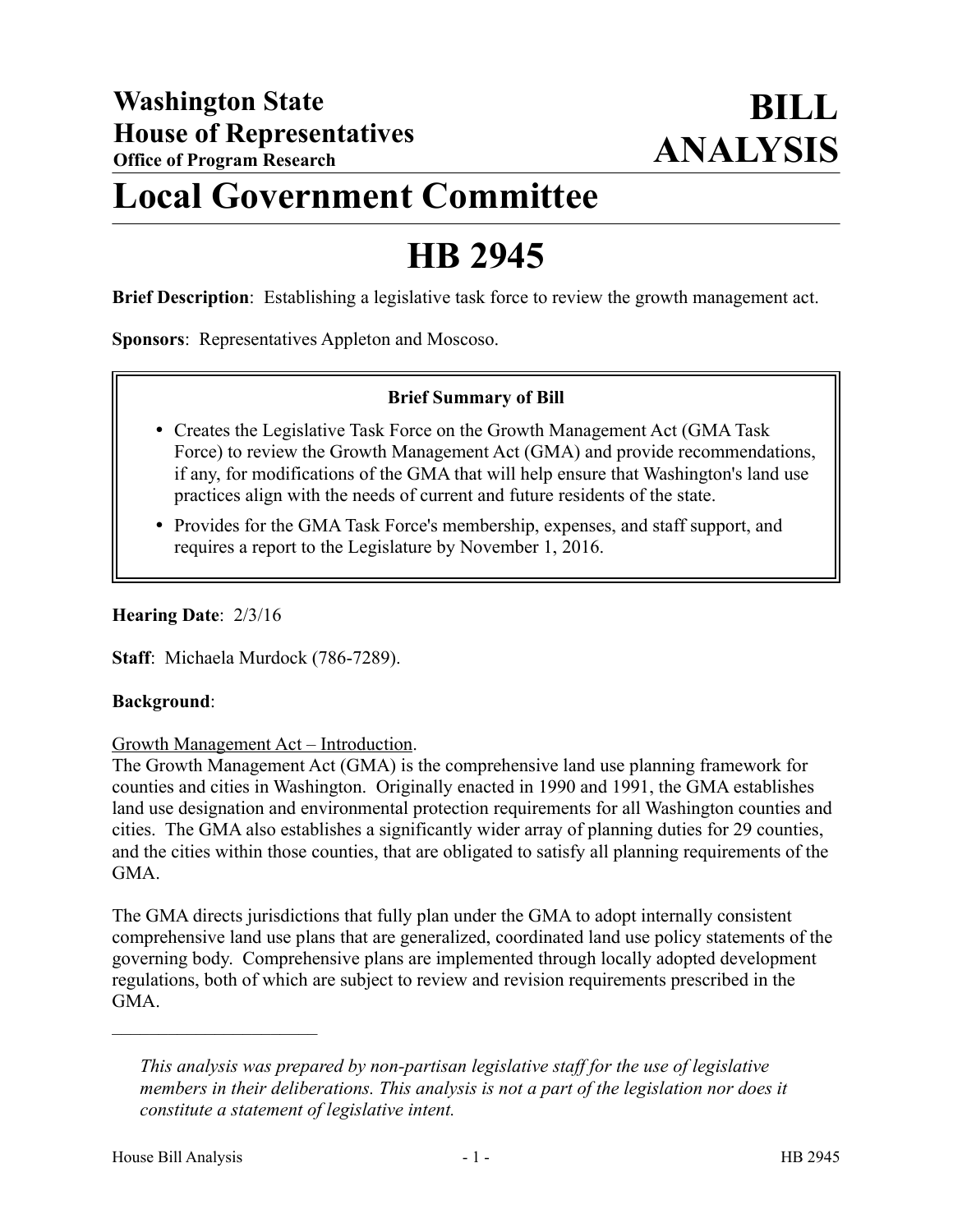Prior Reviews of Growth Management Policies.

Since the GMA was enacted, at least three commissions or task forces have been directed by the Governor or the Legislature to review the state's land use and growth management policies and laws, and make recommendations regarding the GMA:

- The Growth Strategies Commission (1989 -90);
- The Governor's Task Force on Regulatory Reform (1993-94); and
- The Land Use Study Commission (1995-98).

The Growth Strategies Commission, created by executive order in August 1989, reviewed and made recommendations regarding land use and growth management issues. The commission included 13 citizens and four legislators, and was divided into subcommittees to study different topic areas and prepare issue papers on those topics. The subcommittees conducted meetings throughout the state to gather information and meet with stakeholders and community representatives. Recommendations were prepared in consultation with representatives of cities, counties, and state government. The commission submitted preliminary and final reports in July and September 1990.

The Governor's Task Force on Regulatory Reform, created by executive order in August 1993, was charged with simplifying the state's rules and regulations, including developing recommendations regarding growth management processes and environmental review requirements. The task force was comprised of 21 members, who were divided into three subcommittees to work on specific issues and develop recommendations. The task force solicited public comment, held hearings, and invited experts and stakeholders to present information. Preliminary and final reports with recommendations were submitted to the Legislature in December 1993 and December 1994.

The Land Use Study Commission was established by the Legislature in 1995. The commission was directed to consider the effectiveness of state and local government efforts to consolidate and integrate the GMA, the State Environmental Policy Act, the Shoreline Management Act, and other land use, planning, environmental, and permitting laws. The commission was comprised of 14 members. It held monthly meetings, solicited public comment, developed recommendations for the Legislature, submitted annual reports and, in December 1998, submitted a final report.

# **Summary of Bill**:

A Legislative Task Force on the Growth Management Act (GMA Task Force) is established to review the GMA and provide recommendations, if any, for modification of the GMA that will help ensure that Washington's land use practices align with the needs of current and future residents of the state. In conducting its review, the GMA Task Force may consider issues including land management, school siting, short line railroads, economic development, and other issues identified by the GMA Task Force.

The GMA Task Force must have 16 members as follows:

 two members from each of the two largest caucuses of the Senate, appointed by the President of the Senate;